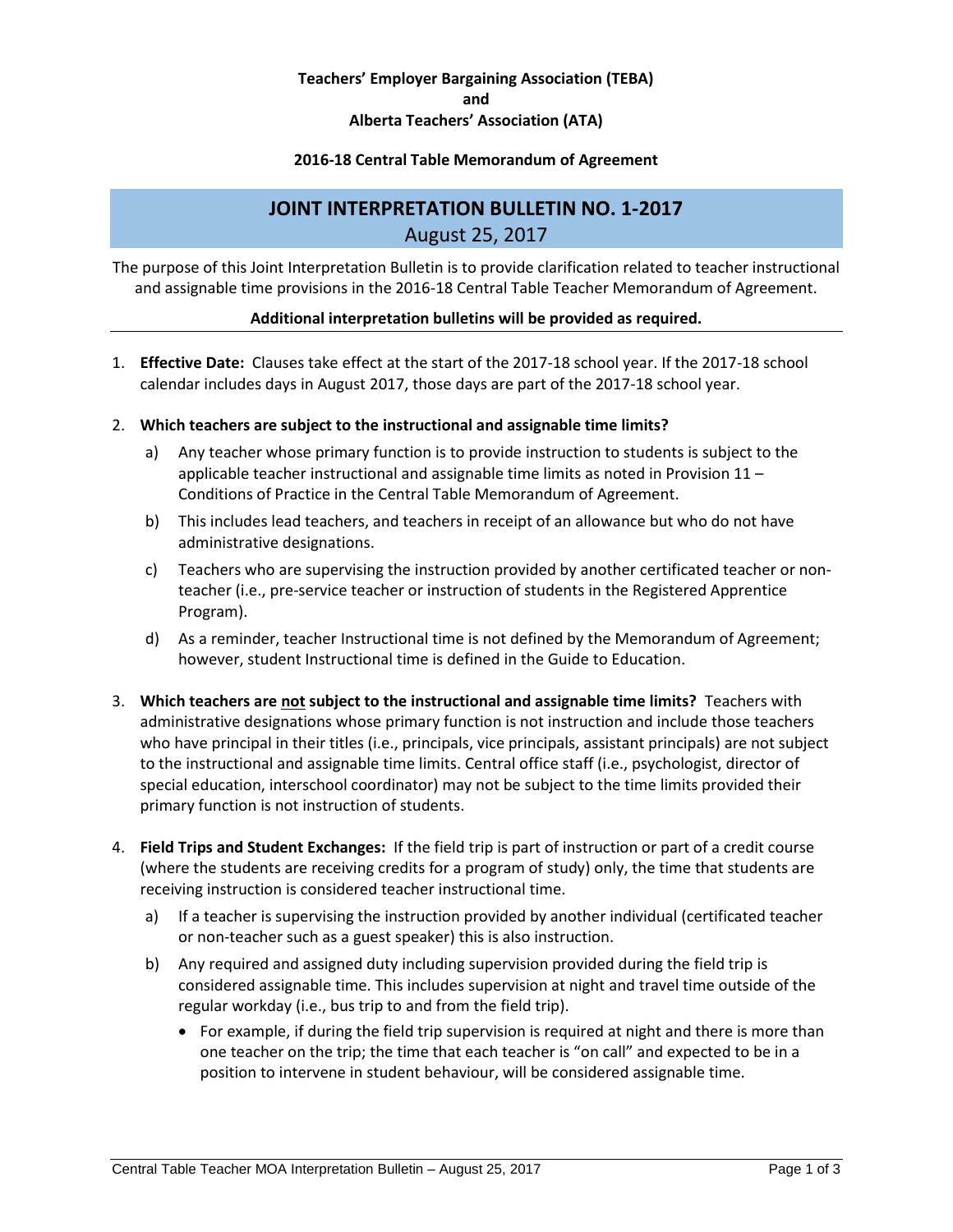- 5. **Transition Time:** Transition time between the warning bell and the start of classes and in between classes is assignable time if the teacher is on call and expected to be in a position to intervene in student behaviour.
- 6. **Preparation Time:**Preparation time is considered assigned time if the teacher is assigned the preparation time.
	- If preparation time is not assigned, teachers may leave the school. Sign out procedures based on school policy continue to be in effect.
- 7. **Time Assigned Before and After the School Day (i.e. 15 to 30 minutes before or after school):** Jurisdictions may assign time before and after the school day. If this time is not assigned, teachers are not required to be in the school.
- 8. **Parent-Teacher Interviews and Meetings Regarding Students:** Parent teacher interviews and assigned meetings are assigned time. School boards may continue to provide time in-lieu which then offsets the assigned time. Existing provisions in local agreements will still apply for parent teacher interviews. Examples of assigned meetings are IPP meetings, meetings with other professional service providers and transition meetings. Parent teacher interviews for kindergarten and prekindergarten are instructional time under the Guide to Education (ECS to Grade 12). For demonstration of child learning in child-parent-teacher conferences, the child must be in attendance.
- 9. **Staff and Other School Meetings:** Staff and other meetings such as business meetings are assigned time if the teacher is required to attend. Staff meetings that do not include all teachers are assigned time only for the teachers that are required to attend (i.e., all Grade 5 teachers are required to meet to discuss which students progress to Grade 6).
- 10. **Lunch Breaks:** Lunch breaks are not considered assignable time, unless a teacher is assigned duties during the lunch break such as supervision.
	- If a duty during lunch is not assigned, teachers may leave the school. Sign out procedures based on school policy continue to be in effect.
- 11. **Other Assignable Time Components:** Events such as Christmas/school concerts, fine arts, clubs, athletic coaching, and graduation are considered assignable time if it is assigned to the teacher and the teacher is required to attend.
	- The exception is where it is noted in a collective agreement that extracurricular time is voluntary. This provision prevents a district from assigning extracurricular activities.
- 12. **Short Term Leaves:** Teachers are entitled to the same consideration had they been working on that day. Recognizing that a schedule has been established, time spent where a teacher is on temporary paid leave of absence such as personal, emergency, jury duty, impassable roads, Association and sick leaves and other types of leaves is considered towards instructional/assignable time. These types of leave have already been taken into account of the teachers' overall compensation package.
	- For example, if a teacher is scheduled to teach 5 hours and provide supervision for 1 hour on a particular day, but called sick on that day, the time spent on the leave would take into account 6 hours assignable time (5 hours instructional and 1 hour supervision). Teachers on leave have the same instructional and assignable time as they would have had if at work that day.